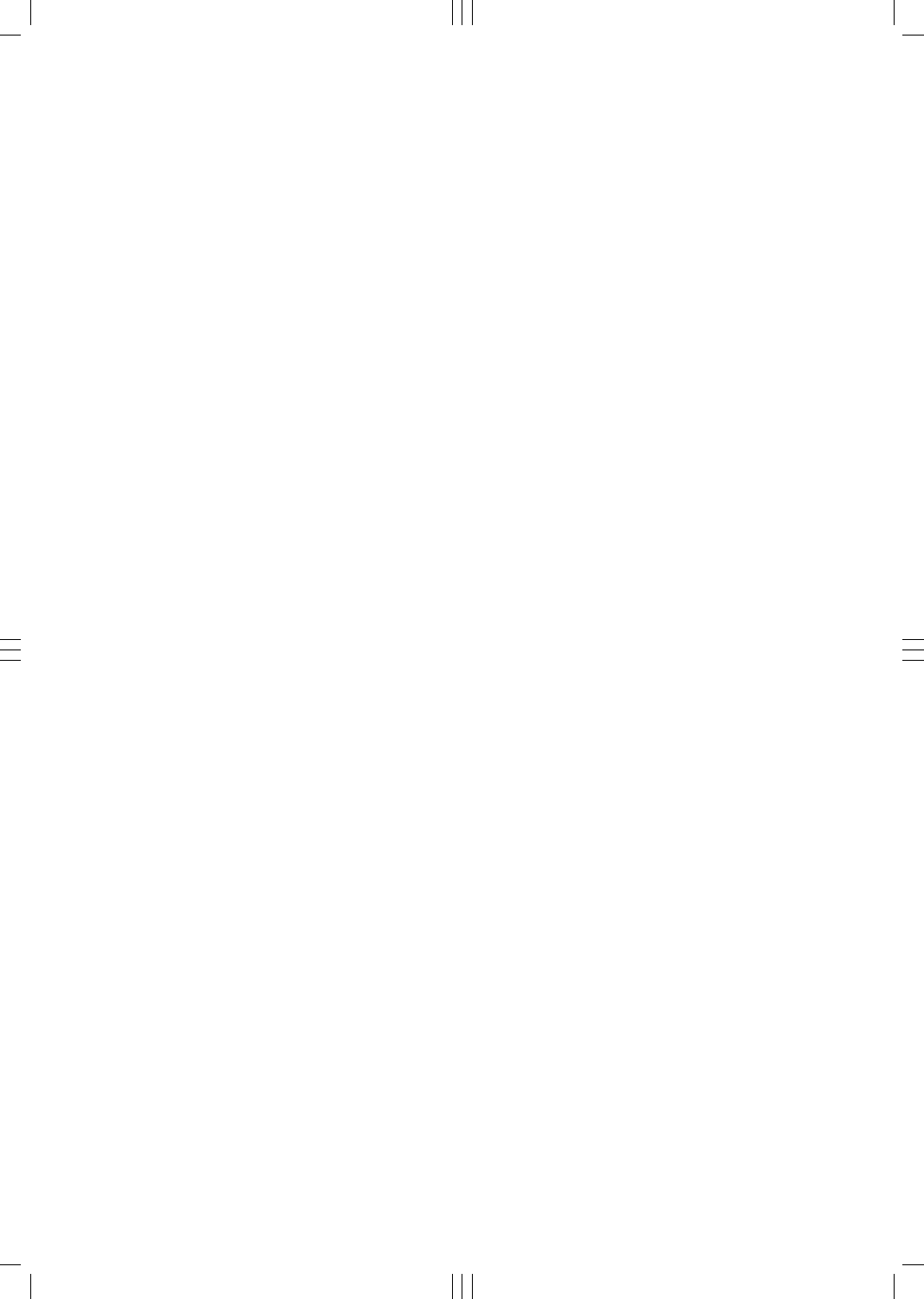# **Together towards Life**

Mission and Evangelism in Changing Landscapes

*with a Practical Guide*

Edited by Jooseop Keum

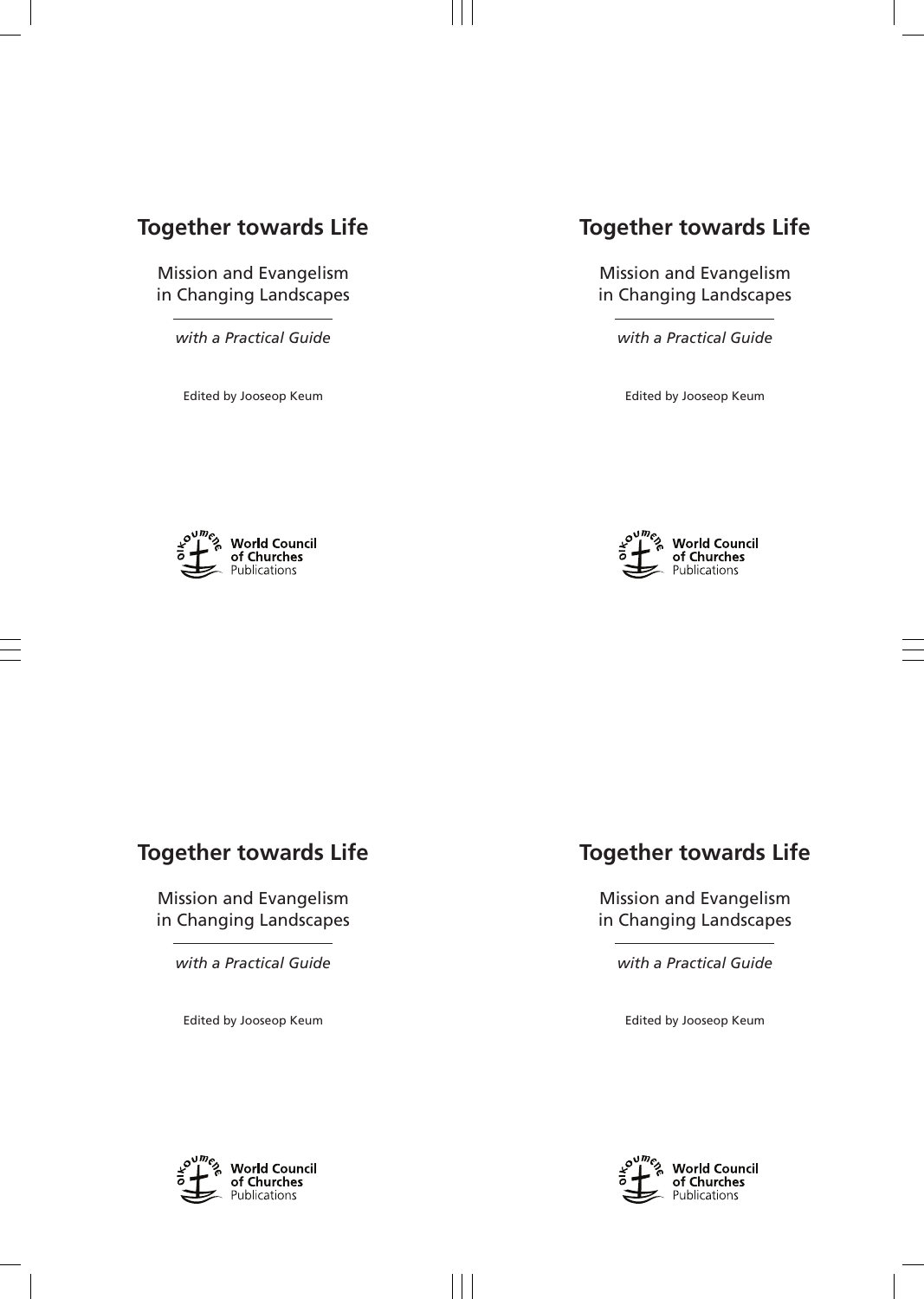TOGETHER TOWARDS LIFE Mission and Evangelism in Changing Landscapes - with a Practical Guide Edited by Jooseop Keum

Copyright © 2013 WCC Publications. All rights reserved. Except for brief quotations in notices or reviews, no part of this book may be reproduced in any manner without prior written permission from the publisher. Write: publications@ wcc-coe.org.

*WCC Publications is the book publishing programme of the World Council of Churches. Founded in 1948, the WCC promotes Christian unity in faith, witness and service for a just and peaceful world. A global fellowship, the WCC brings together more than 349 Protestant, Orthodox, Anglican and other churches representing more than 560 million Christians in 110 countries and works cooperatively with the Roman Catholic Church.*

Cover design: 4 Seasons Book Design/Michelle Cook Cover image: "Girls Playing in Timbuktu," Paul Jeffrey, with permission Book design and typesetting: 4 Seasons Book Design/Michelle Cook ISBN: 978-2-8254-1624-2

World Council of Churches 150 route de Ferney, P.O. Box 2100 1211 Geneva 2, Switzerland www.oikoumene.org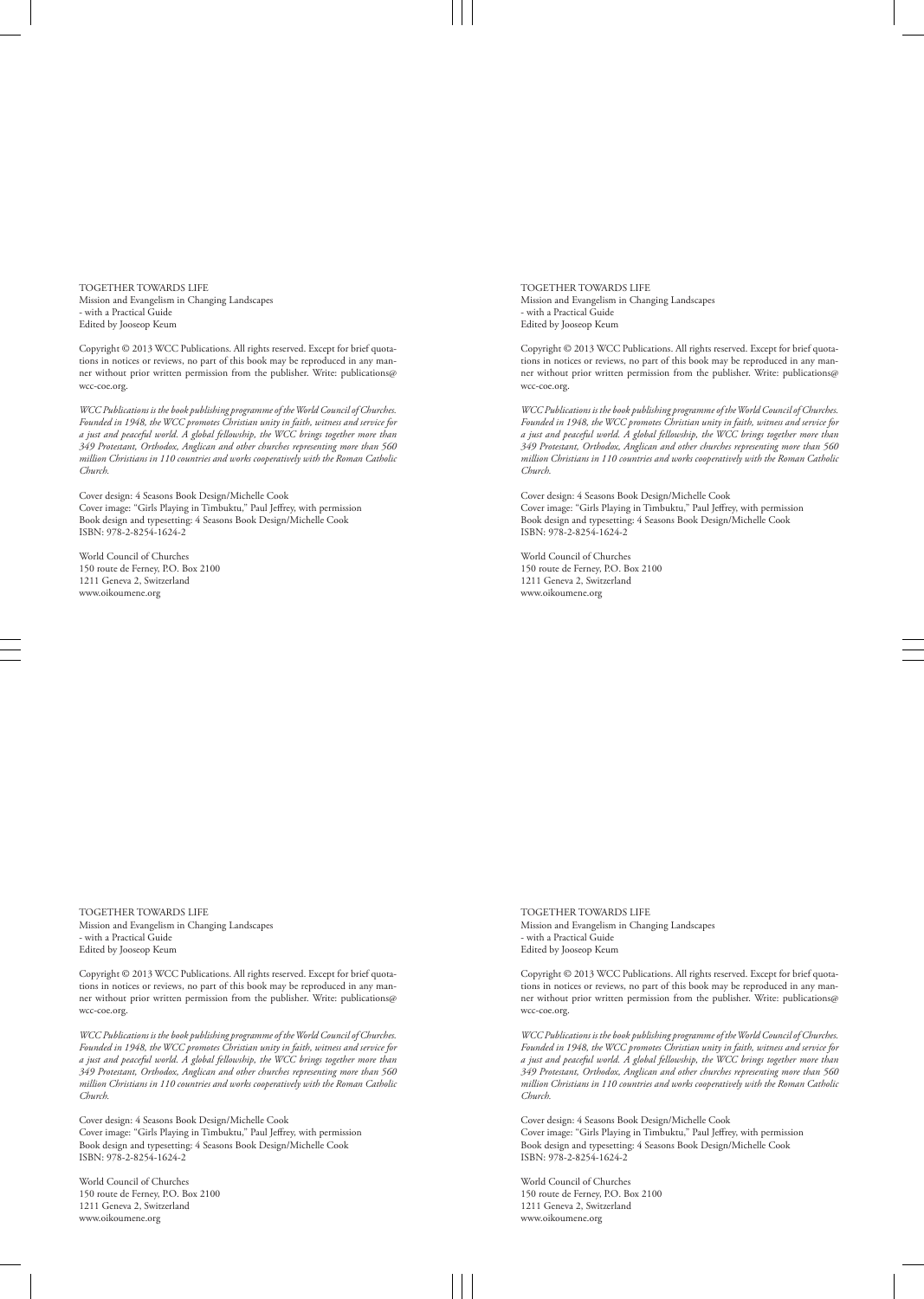# **Contents**

| Foreword                                             | vii            |
|------------------------------------------------------|----------------|
| <b>Together towards Life: Mission and Evangelism</b> |                |
| in Changing Landscapes                               | 1              |
| Together towards Life: Introducing the Theme         | 4              |
| Spirit of Mission: Breath of Life                    | $\overline{7}$ |
| Spirit of Liberation: Mission from the Margins       | 14             |
| Spirit of Community: Church on the Move              | 21             |
| Spirit of Pentecost: Good News for All               | 29             |
| Feast of Life: Concluding Affirmations               | 37             |
| <b>Together towards Life: A Practical Guide</b>      | 43             |
| Introduction                                         | 43             |
| 1. Spirit of Mission: Breath of Life                 | 45             |
| 2. Spirit of Liberation: Mission from the Margins    | 52             |
| 3. Spirit of Community: Church on the Move           | 58             |
| 4. Spirit of Pentecost: Good News for All            | 65             |
| Conclusion: "Receive the Holy Spirit"                | 72             |
| <b>Songs</b>                                         | 75             |
| Come, Holy Spirit                                    | 77             |
| God of Life                                          | 78             |
| Jesus, Where Can We Find You?                        | 79             |
| A Ivangeli Ya Famba (The Gospel Is Going)            | 80             |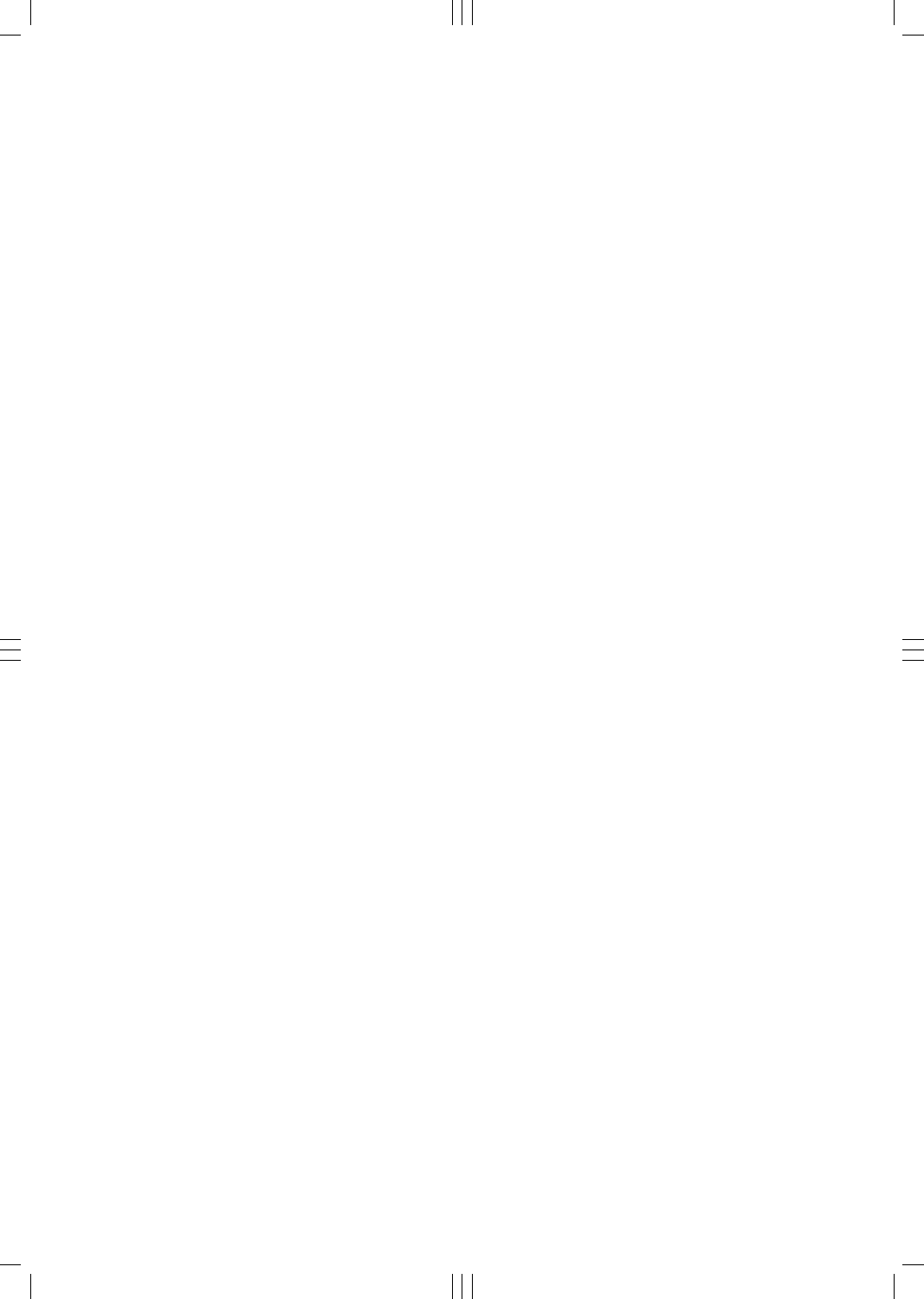## Foreword

The new World Council of Churches (WCC) ecumenical affirmation on mission and evangelism, *Together towards Life: Mission and Evangelism in Changing Landscapes*, was prepared by the Commission on World Mission and Evangelism (CWME) and was unanimously approved as an official statement of the WCC by the central committee at its meeting on the island of Crete, Greece, on 5 September 2012. The CWME is thankful to God that the world church and mission bodies of the WCC have been able to reach a common understanding of and commitment to God's mission today. The commission is also grateful that the affirmation is provoking fresh interest in the new vision of ecumenical mission thinking and action.

After the central committee's approval, CWME organized a consultation in January 2013, Kochi, India. The aim was to translate the new concepts brought by the affirmation into missional actions in local congregations, mission organizations and missiological formation. Based on the consultation, *A Practical Guide* on the new statement has been produced by the commission. Therefore, this book consists of three components:

- Part One is the new WCC affirmation on mission and evangelism, *Together towards Life: Mission and Evangelism in Changing Landscapes*.
- Part Two is *A Practical Guide* to the affirmation approved by CWME.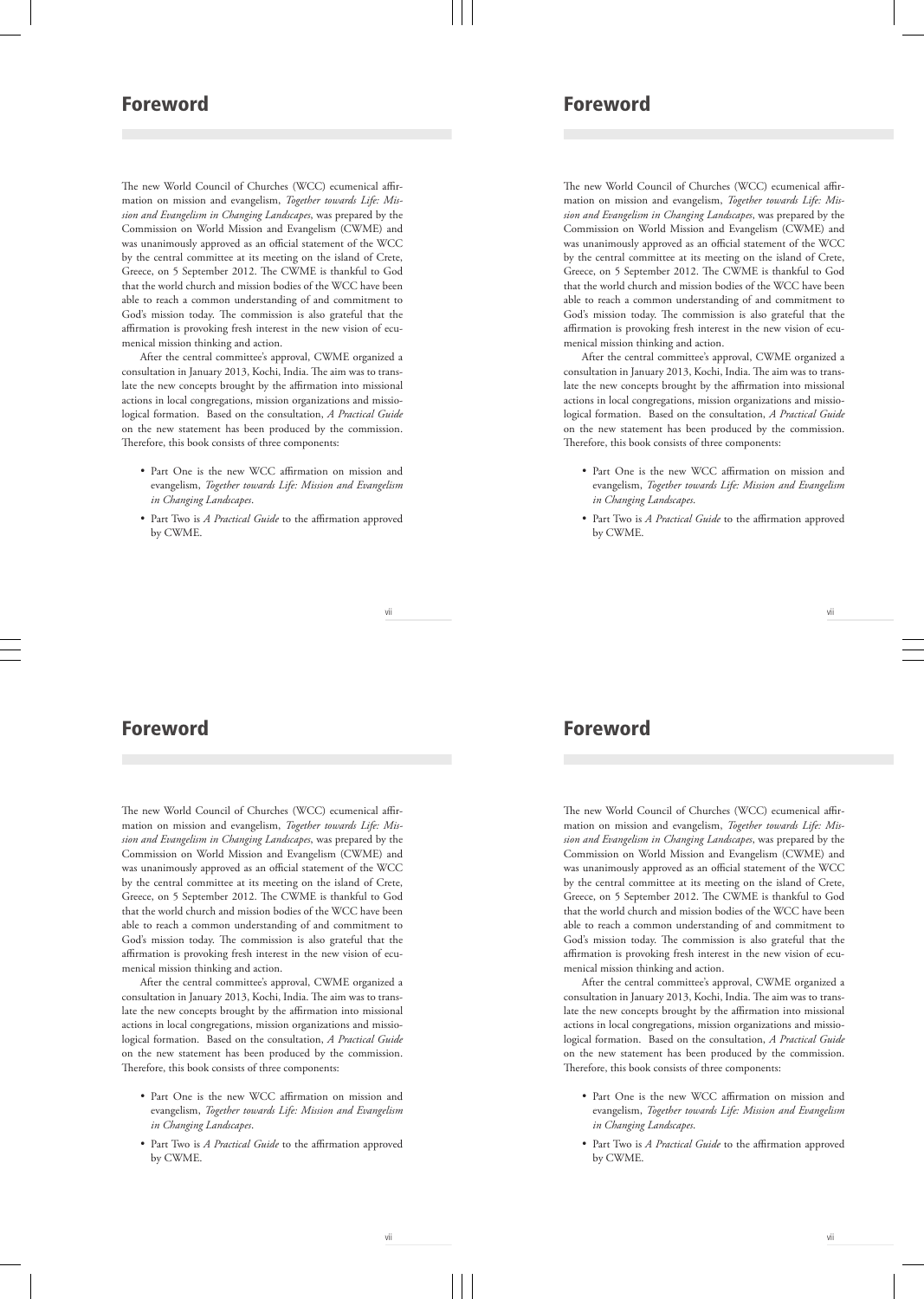• The third component is a DVD that contains video clips on the history and activities of CWME, the eight preparatory study reports to the new statement, and the centenary issue of the *International Review of Mission* (IRM).

This book is meant to enable reflection, study and application of the new mission statement. Therefore, CWME would like to invite all people who are interested, who are committed to God's mission, to take up the new vision and direction of mission that has been produced by the new mission statement.

I would like to express my sincere gratitude to Metropolitan Dr Geevarghese Mor Coorilos, CWME moderator; to Prof. Kirsteen Kim, vicemoderator; as well as to the commissioners, staff and all the working group members for their tireless and creative work, over the past several years, in developing the new ecumenical statement. My deepest appreciation goes to Rev. Prof. Kenneth Ross, Ms Eva Christina Nilsson and Rev. Dr Roderick Hewitt, who have enormously contributed to and successfully compiled the guide. My special thanks to Mr. Coetzee Zietsman, who produced the CWME videos and edited the DVD. Wiley-Blackwell has kindly given permission to use material from two recent issues of *International Review of Mission,* 100.2 and 101.1, on the DVD.

I hope that this book will inspire churches, mission bodies and practitioners to a renewed commitment to God's mission today and tomorrow. A new milestone is set up! Let us journey together towards life in the mission of the Holy Spirit!

*Jooseop Keum* Secretary Commission on World Mission and Evangelism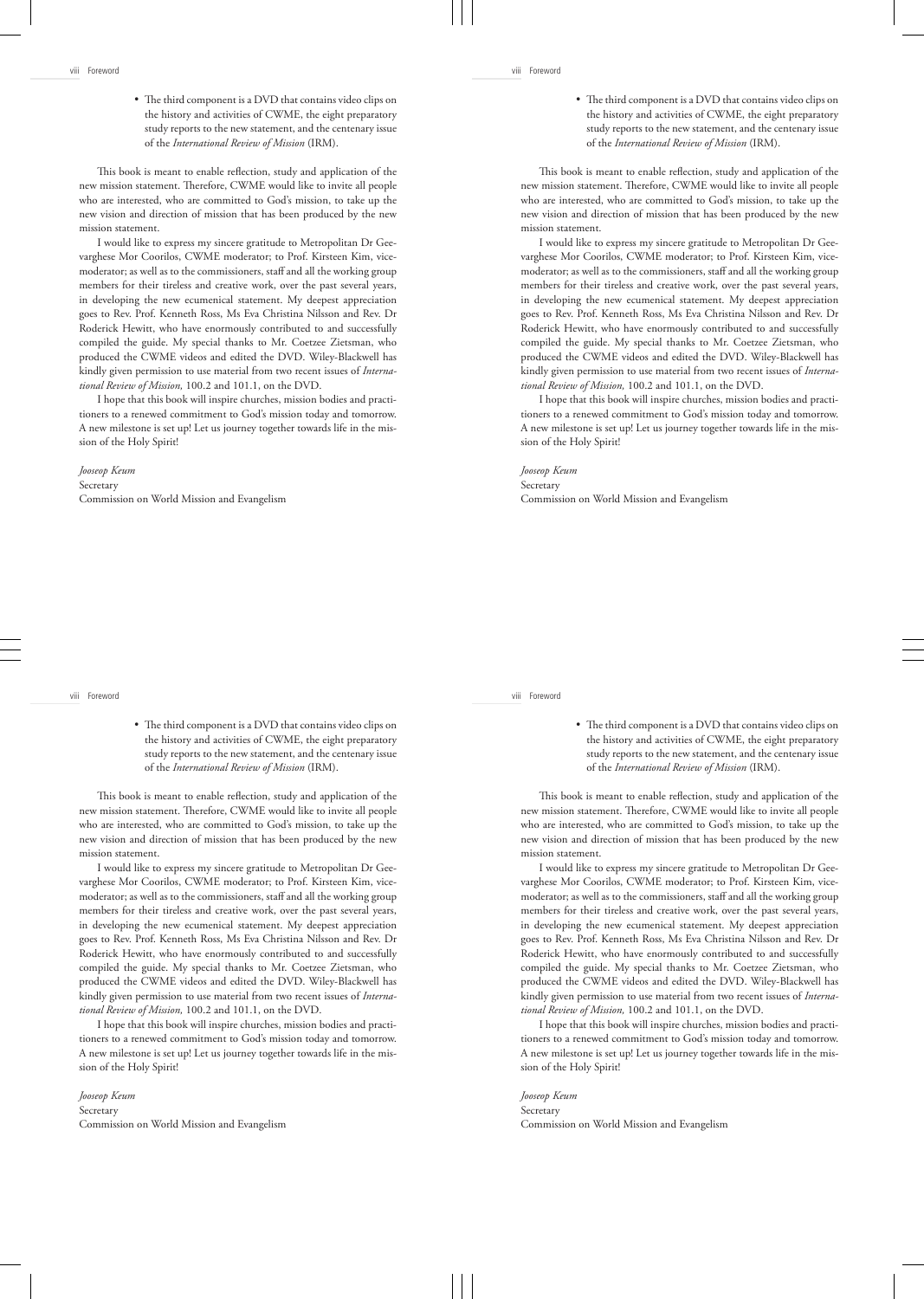# Together towards Life: Mission and Evangelism in Changing Landscapes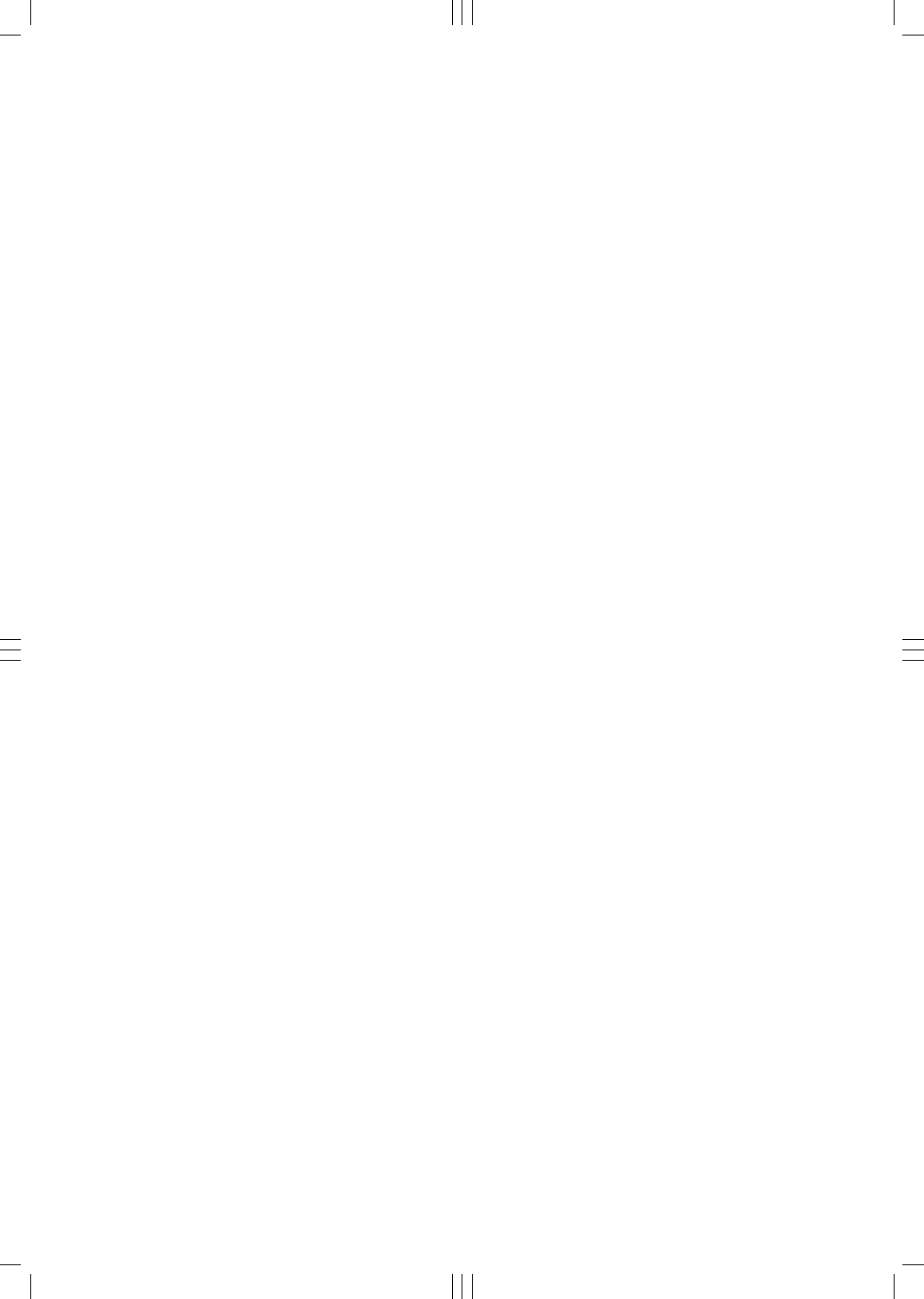## New Affirmation on Mission and Evangelism

New WCC Affirmation on Mission and Evangelism Commission on World Mission and Evangelism (CWME)

*The Commission on World Mission and Evangelism (CWME) has, since the WCC Porto Alegre assembly in 2006, been working toward and contributing to the construction of a new ecumenical mission affirmation. The new statement will be presented to the WCC 10th Assembly at Busan, Republic of Korea, in 2013. Since the integration of the International Missionary Council (IMC) and the World Council of Churches (WCC) in New Delhi in 1961, there has been only one official WCC position statement on mission and evangelism which was approved by the central committee in 1982,* Mission and Evangelism: An Ecumenical Affirmation*. This new mission affirmation was unanimously approved by the WCC central committee on 5 September 2012 at its meeting on the island of Crete, Greece. It is the aim of this new ecumenical discernment to seek vision, concepts and directions for a renewed understanding and practice of mission and evangelism in changing landscapes. It seeks a broad appeal, even wider than WCC member churches and affiliated mission bodies, so that we can commit ourselves together to fullness of life for all, led by the God of Life!*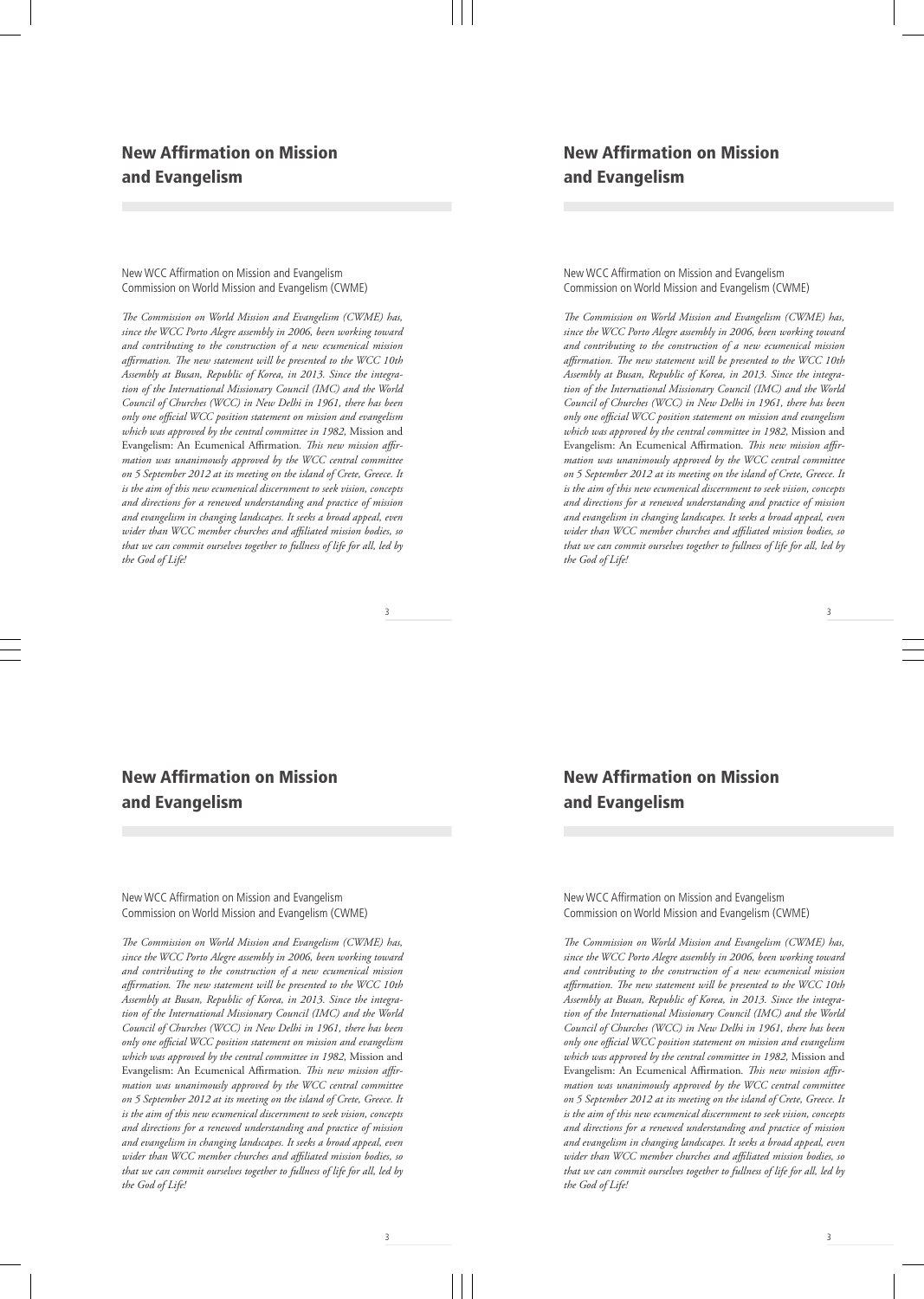## **Together towards Life: Introducing the Theme**

- 1. We believe in the Triune God who is the creator, redeemer, and sustainer of all life. God created the whole *oikoumene* in God's image and constantly works in the world to affirm and safeguard life. We believe in Jesus Christ, the Life of the world, the incarnation of God's love for the world (John  $3:16$ ).<sup>1</sup> Affirming life in all its fullness is Jesus Christ's ultimate concern and mission (John 10:10). We believe in God, the Holy Spirit, the Life-giver, who sustains and empowers life and renews the whole creation (Gen. 2:7; John 3:8). A denial of life is a rejection of the God of life. God invites us into the life-giving mission of the Triune God and empowers us to bear witness to the vision of abundant life for all in the new heaven and earth. How and where do we discern God's life-giving work that enables us to participate in God's mission today?
- 2. Mission begins in the heart of the Triune God and the love which binds together the Holy Trinity overflows to all humanity and creation. The missionary God who sent the Son to the world calls all God's people (John 20:21), and empowers them to be a community of hope. The church is commissioned to celebrate life, and to resist and transform all life-destroying forces, in the power of the Holy Spirit. How important it is to "receive the Holy Spirit" (John 20:22) to become living witnesses to the coming reign of God! From a renewed appreciation of the mission of the Spirit, how do we reenvision God's mission in a changing and diverse world today?
- 3. Life in the Holy Spirit is the essence of mission, the core of why we do what we do and how we live our lives. Spirituality gives the deepest meaning to our lives and motivates our actions. It is a sacred gift from the Creator, the energy for affirming and caring for life. This mission spirituality has a dynamic of transformation which, through the spiritual commitment of people, is capable of transforming the

<sup>1.</sup> Unless otherwise indicated, Bible quotations are from the New Revised Standard Version (NRSV). Abbreviations used for other translations include KJV (Authorized/King James Version), NIV (New International Version), and REB (Revised English Bible).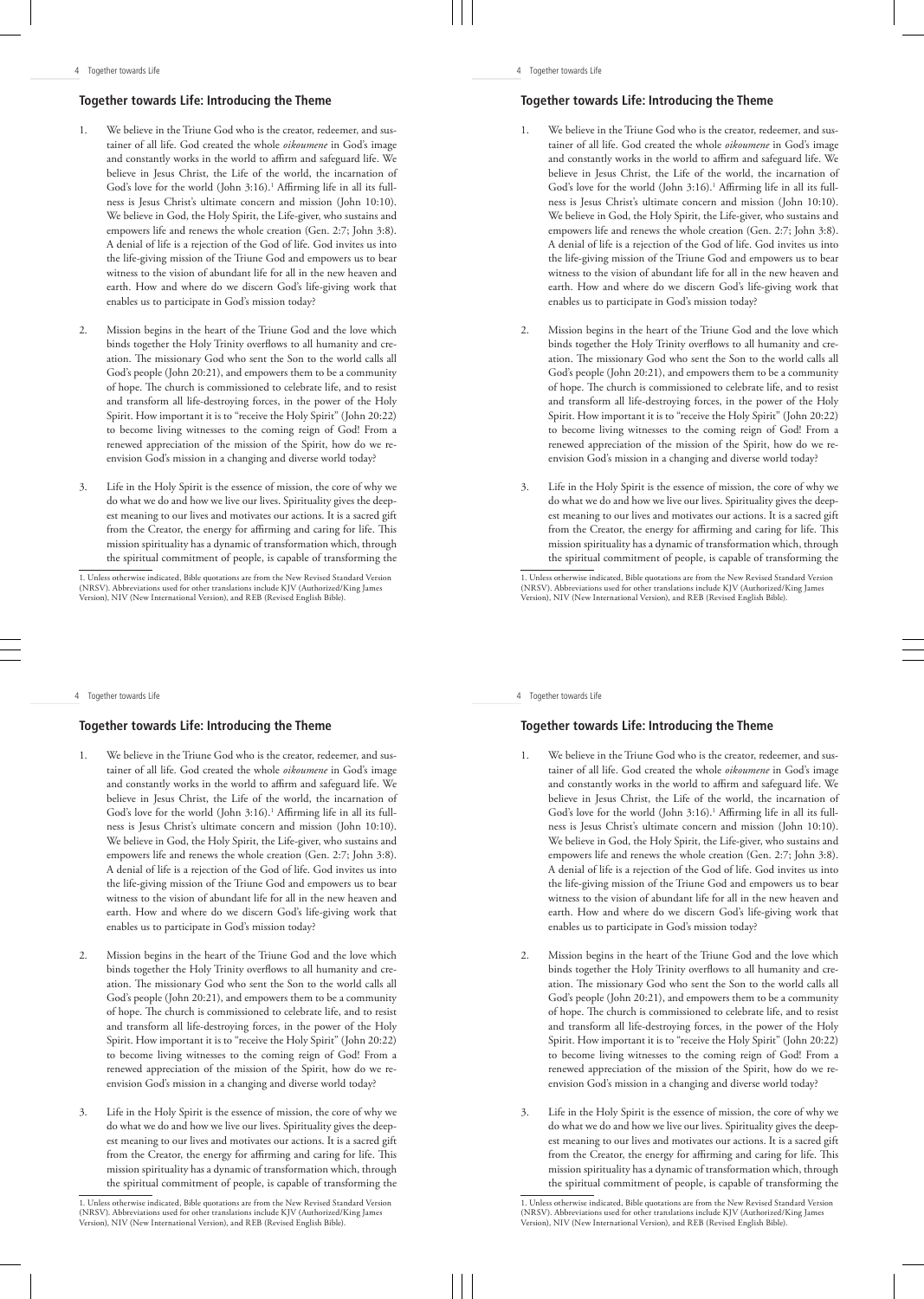world in God's grace. How can we reclaim mission as a transformative spirituality which is life-affirming?

- 4. God did not send the Son for the salvation of humanity alone or give us a partial salvation. Rather the gospel is the good news for every part of creation and every aspect of our life and society. It is therefore vital to recognize God's mission in a cosmic sense and to affirm all life, the whole *oikoumene*, as being interconnected in God's web of life. As threats to the future of our planet are evident, what are their implications for our participation in God's mission?
- 5. The history of Christian mission has been characterized by conceptions of geographical expansion from a Christian centre to the "unreached territories," to the ends of the earth. But today we are facing a radically changing ecclesial landscape described as "world Christianity" where the majority of Christians either are living or have their origins in the global South and East.2 Migration has become a worldwide, multi-directional phenomenon which is reshaping the Christian landscape. The emergence of strong Pentecostal and charismatic movements from different localities is one of the most noteworthy characteristics of world Christianity today. What are the insights for mission and evangelism—theologies, agendas and practices—of this "shift of the centre of gravity of Christianity"?
- 6. Mission has been understood as a movement taking place from the centre to the periphery, and from the privileged to the marginalized of society. Now people at the margins are claiming their key role as agents of mission and affirming mission as transformation. This reversal of roles in the envisioning of mission has strong biblical foundations because God chose the poor, the foolish, and the powerless (1 Cor. 1:18-31) to further God's mission of justice and peace so that life may flourish. If there is a shift of the mission concept from "mission *to* the margins" to "mission *from* the margins," what then is the distinctive contribution of the people from the margins?

<sup>2.</sup> See Todd M. Johnson and Kenneth R. Ross eds., *Atlas of Global Christianity* (Edinburgh: Edinburgh University Press, 2009).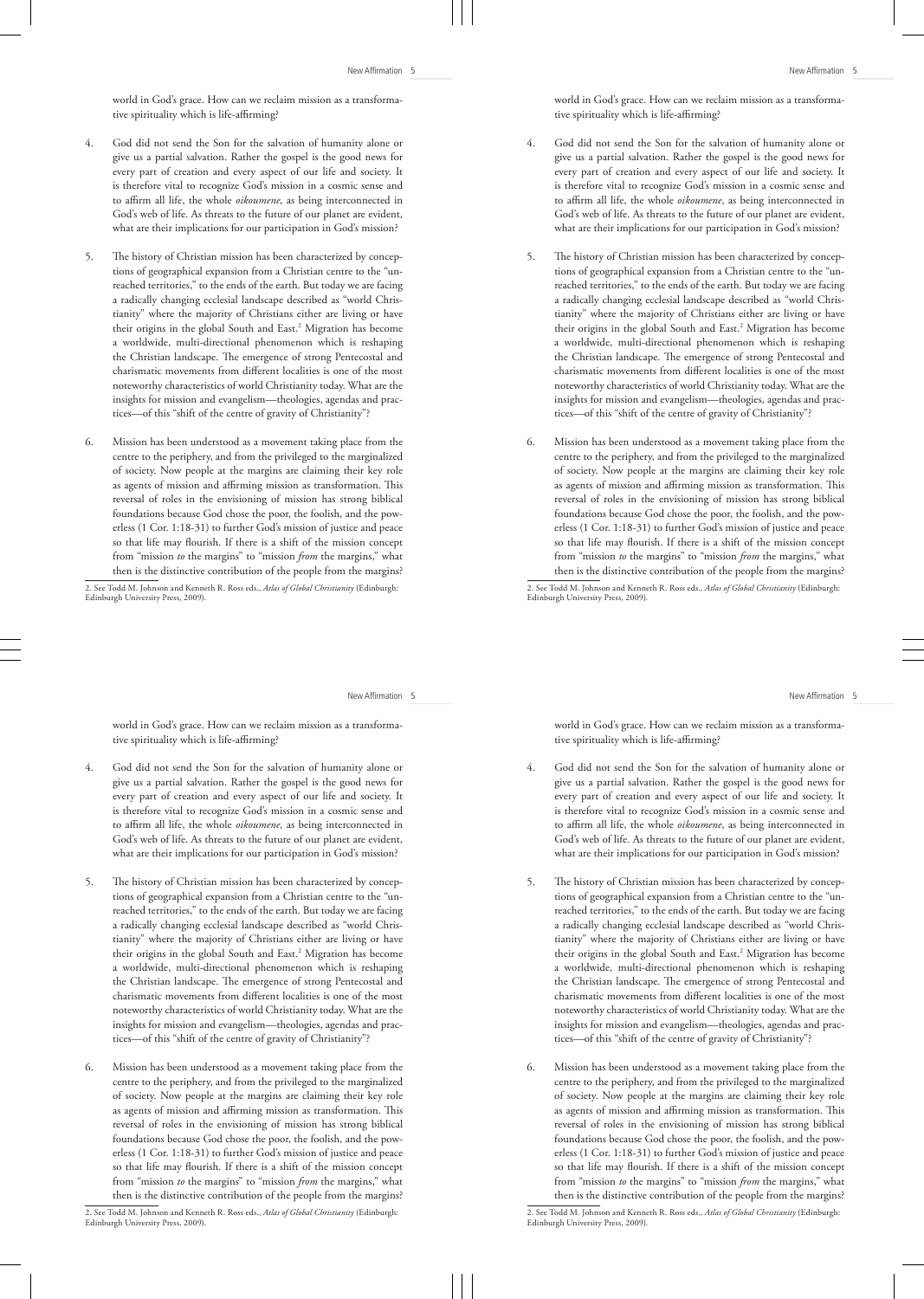#### 6 Together towards Life

And why are their experiences and visions crucial for re-imagining mission and evangelism today?

- 7. We are living in a world in which faith in mammon threatens the credibility of the gospel. Market ideology is spreading the propaganda that the global market will save the world through unlimited growth. This myth is a threat not only to economic life but also to the spiritual life of people, and not only to humanity but also to the whole creation. How can we proclaim the good news and values of God's kingdom in the global market or win over the spirit of the market? What kind of missional action can the church take in the midst of economic and ecological injustice and crisis on a global scale?
- 8. All Christians, churches, and congregations are called to be vibrant messengers of the gospel of Jesus Christ, which is the good news of salvation. Evangelism is a confident but humble sharing of our faith and conviction with other people. Such sharing is a gift to others which announces the love, grace, and mercy of God in Christ. It is the inevitable fruit of genuine faith. Therefore, in each generation, the church must renew its commitment to evangelism as an essential part of the way we convey God's love to the world. How can we proclaim God's love and justice to a generation living in an individualized, secularized, and materialized world?
- 9. The church lives in multi-religious and multi-cultural contexts and new communication technology is also bringing the people of the world into a greater awareness of one another's identities and pursuits. Locally and globally, Christians are engaged with people of other religions and cultures in building societies of love, peace, and justice. Plurality is a challenge to the churches and serious commitment to interfaith dialogue and cross-cultural communication is therefore indispensable. What are the ecumenical convictions regarding common witnessing and practicing life-giving mission in a world of many religions and cultures?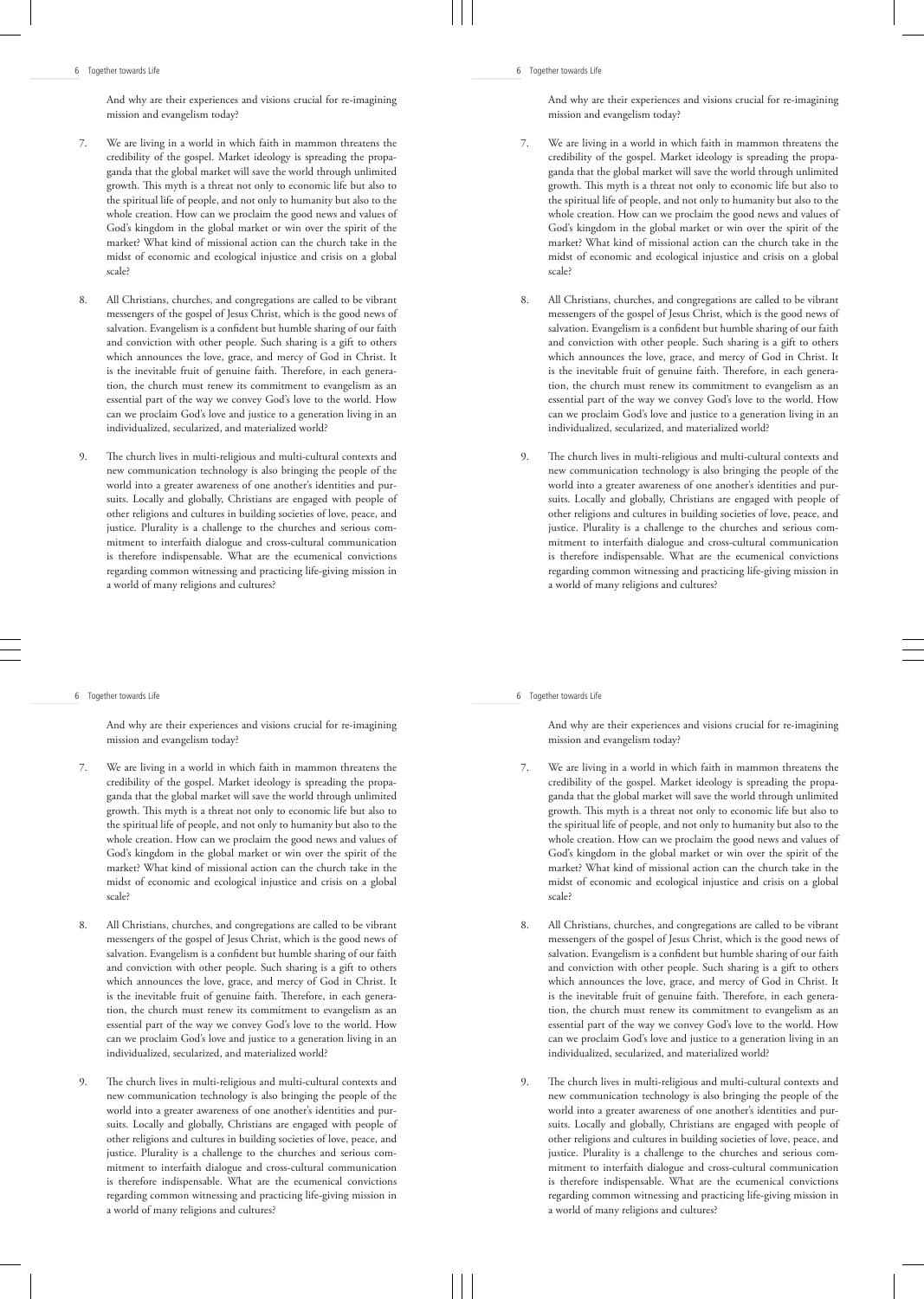- 10. The church is a gift of God to the world for its transformation towards the kingdom of God. Its mission is to bring new life and announce the loving presence of God in our world. We must participate in God's mission in unity, overcoming the divisions and tensions that exist among us, so that the world may believe and all may be one (John 17:21). The church, as the communion of Christ's disciples, must become an inclusive community and exists to bring healing and reconciliation to the world. How can the church renew herself to be missional and move forward together towards life in its fullness?
- 11. This statement highlights some key developments in understanding the mission of the Holy Spirit within the mission of the Triune God (*missio Dei*) which have emerged through the work of CWME. It does so under four main headings:

Spirit of Mission: Breath of Life Spirit of Liberation: Mission from the Margins Spirit of Community: Church on the Move Spirit of Pentecost: Good News for All

Reflection on such perspectives enables us to embrace dynamism, justice, diversity, and transformation as key concepts of mission in changing landscapes today. In response to the questions posed above, we conclude with ten affirmations for mission and evangelism today.

## **Spirit of Mission: Breath of Life**

#### **The Mission of the Spirit**

12. God's Spirit—*ru'ach*—moved over the waters at the beginning (Gen. 1:2), being the source of life and the breath of humankind (Gen. 2:7). In the Hebrew Bible, the Spirit led the people of God—inspiring wisdom (Prov. 8), empowering prophecy (Is. 61:1), stirring life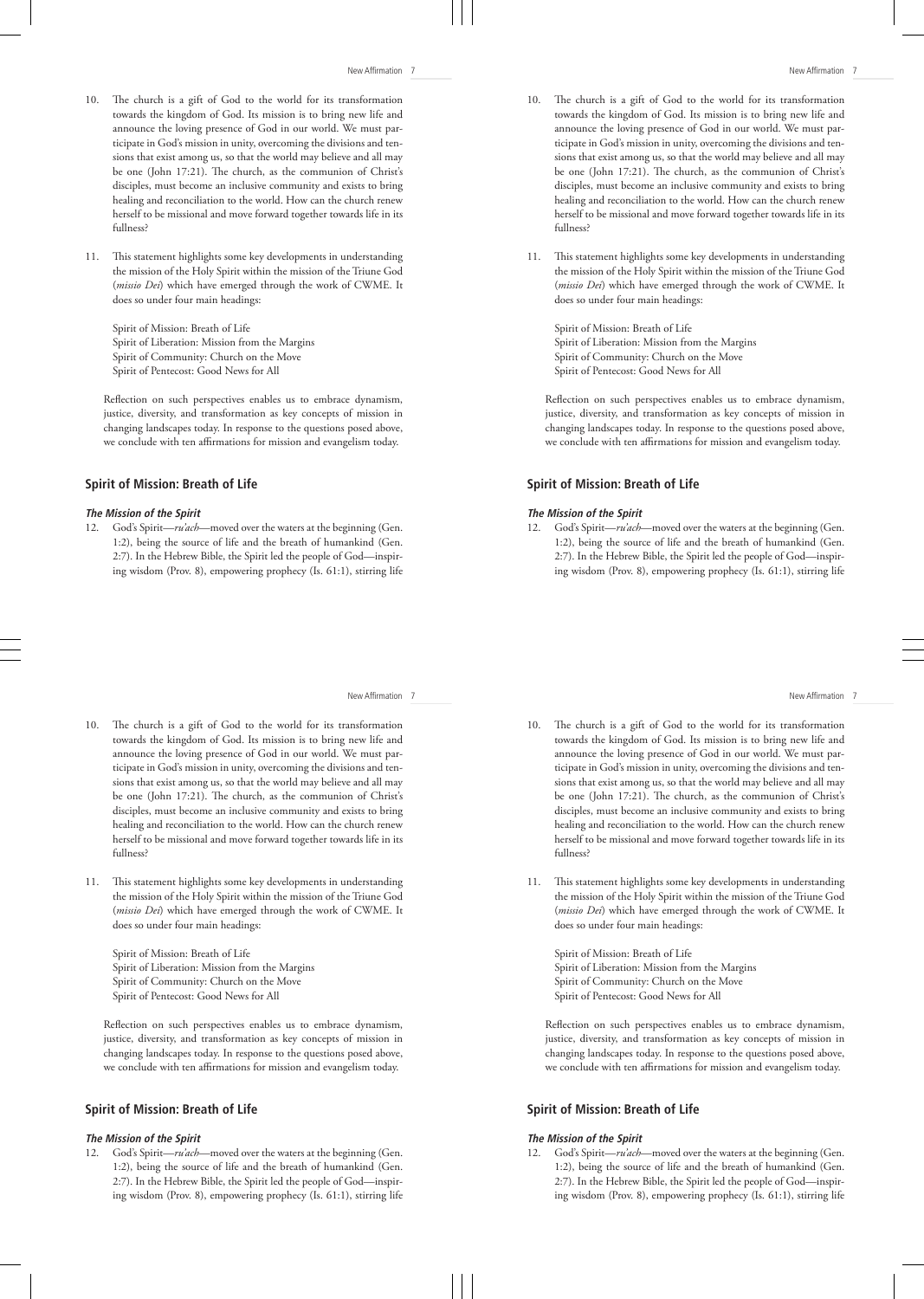#### 8 Together towards Life

from dry bones (Ezek. 37), prompting dreams (Joel 2), and bringing renewal as the glory of the Lord in the temple (2 Chron. 7:1).

- 13. The same Spirit of God, which "swept over the face of the waters" in creation, descended on Mary (Luke 1:35) and brought forth Jesus. It was the Holy Spirit who empowered Jesus at his baptism (Mark 1:10) and commissioned him for his mission (Luke 4:14, 18). Jesus Christ, full of the Spirit of God, died on the cross. He gave up the spirit (John 19:30). In death, in the coldness of the tomb, by the power of the Holy Spirit he was raised to life, the firstborn from the dead (Rom. 8:11).
- 14. After his resurrection, Jesus Christ appeared to his community and sent his disciples in mission: "As the Father has sent me, so I send you" (John 20:21-22). By the gift of the Holy Spirit, "the power from on high," they were formed into a new community of witness to hope in Christ (Luke 24:49; Acts 1:8). In the Spirit of unity, the early church lived together and shared her goods among her members (Acts 2:44-45).
- 15. The universality of the Spirit's economy in creation and the particularity of the Spirit's work in redemption have to be understood together as the mission of the Spirit for the new heaven and earth, when God finally will be "all in all" (1 Cor. 15:24-28). The Holy Spirit works in the world often in mysterious and unknown ways beyond our imagination (Luke 1:34-35; John 3:8; Acts 2:16-21).
- 16. Biblical witness attests to a variety of understandings of the role of the Holy Spirit in mission. One perspective on the role of the Holy Spirit in mission emphasizes the Holy Spirit as fully dependent on Christ, as the Paraclete and the one who will come as Counselor and Advocate only after Christ has gone to the Father. The Holy Spirit is seen as the continuing presence of Christ, his agent to fulfill the task of mission. This understanding leads to a missiology focusing on sending out and going forth. Therefore, a pneumatological focus on Christian mission recognizes that mission is essentially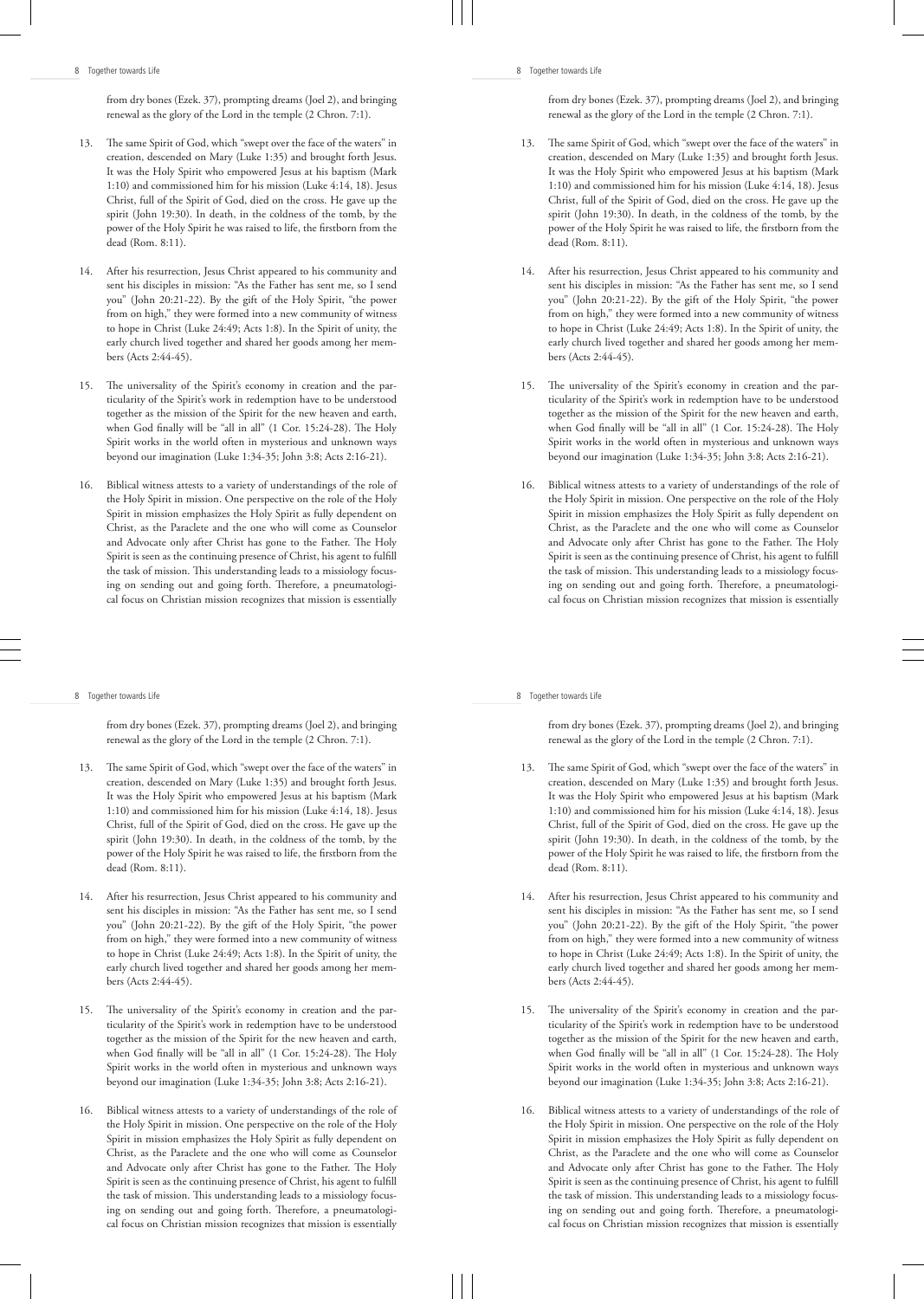christologically based and relates the work of the Holy Spirit to the salvation through Jesus Christ.

- 17. Another perspective emphasizes that the Holy Spirit is the "Spirit of Truth" that leads us to the "whole truth" (John 16:13) and blows wherever he/she wills (John 3:8), thus embracing the whole of the cosmos; it proclaims the Holy Spirit as the source of Christ and the church as the eschatological coming together (*synaxis*) of the people of God in God's kingdom. This second perspective posits that the faithful go forth in peace (in mission) after they have experienced in their eucharistic gathering the eschatological kingdom of God as a glimpse and foretaste of it. Mission as going forth is thus the outcome, rather than the origin of the church, and is called "liturgy after the Liturgy."3
- 18. What is clear is that by the Spirit we participate in the mission of love that is at the heart of the life of the Trinity. This results in Christian witness which unceasingly proclaims the salvific power of God through Jesus Christ and constantly affirms God's dynamic involvement, through the Holy Spirit, in the whole created world. All who respond to the outpouring of the love of God are invited to join in with the Spirit in the mission of God.

#### **Mission and the Flourishing of Creation**

19. Mission is the overflow of the infinite love of the Triune God. God's mission begins with the act of creation. Creation's life and God's life are entwined. The mission of God's Spirit encompasses us all in an ever-giving act of grace. We are therefore called to move beyond a narrowly human-centred approach and to embrace forms of mission which express our reconciled relationship with all created life. We hear the cry of the earth as we listen to the cries of the poor and we know that from its beginning the earth has cried out to God over humanity's injustice (Gen. 4:10).

<sup>3.</sup> See Ion Bria, *The Liturgy after the Liturgy: Mission and Witness from an Orthodox Perspective* (Geneva: WCC Publications, 1996). The term was originally coined by Archbishop Anastasios Yannoulatos and widely publicized by Ion Bria.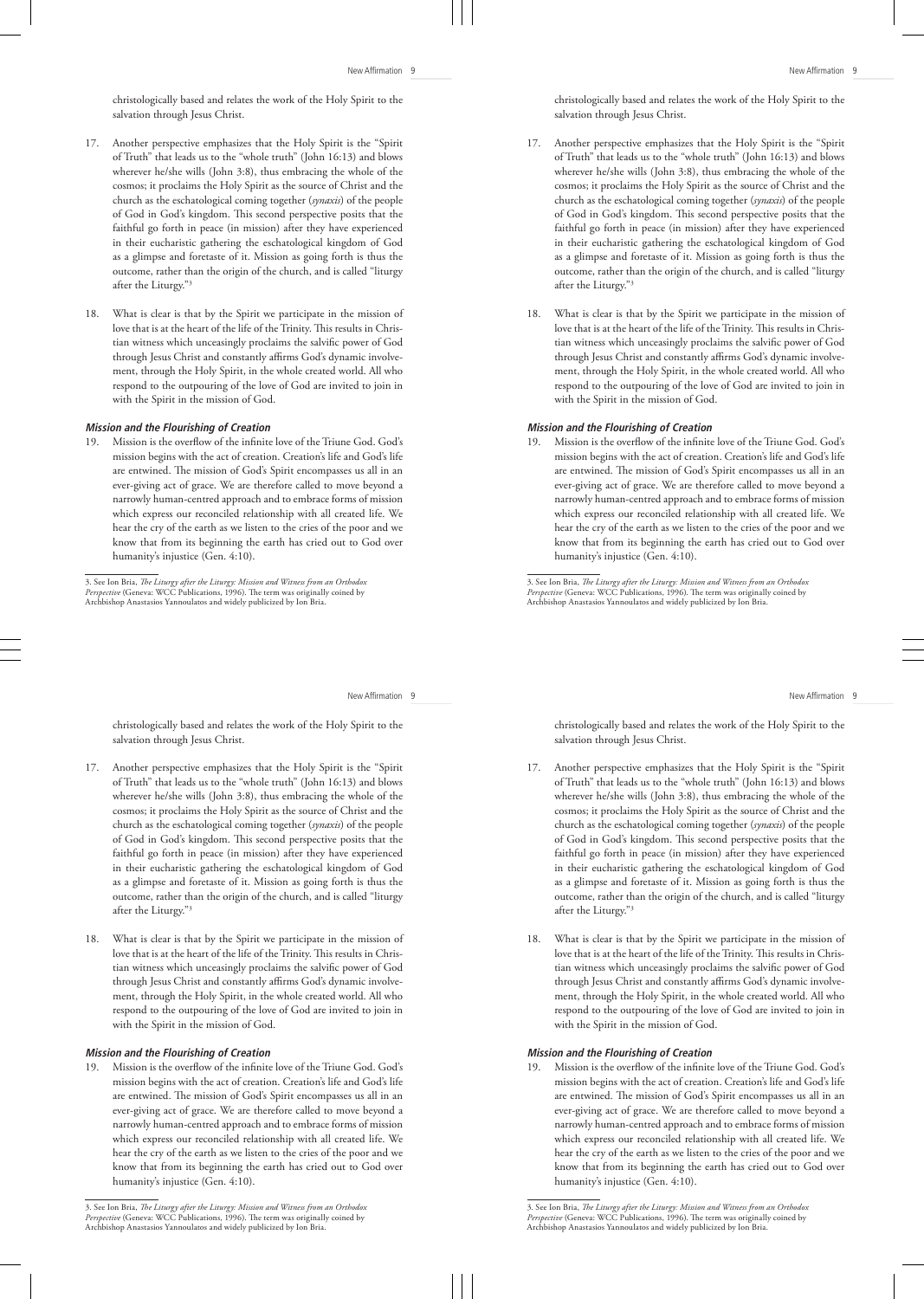- 20. Mission with creation at its heart is already a positive movement in our churches through campaigns for eco-justice and more sustainable lifestyles and the development of spiritualities that are respectful of the earth. However, we have sometimes forgotten that the whole of creation is included in the reconciled unity towards which we are all called (2 Cor. 5:18-19). We do not believe that the earth is to be discarded and only souls saved; both the earth and our bodies have to be transformed through the Spirit's grace. As the vision of Isaiah and John's revelation testify, heaven and earth will be made new (Is. 11:1-9; 25:6-10; 66:22; Rev. 21:1-4).
- 21. Our participation in mission, our being in creation, and our practice of the life of the Spirit need to be woven together, for they are mutually transformative. We ought not to seek the one without the others. If we do, we will lapse into an individualistic spirituality that leads us to believe falsely that we can belong to God without belonging to our neighbour, and we will fall into a spirituality that simply makes us feel good while other parts of creation hurt and yearn.
- 22. We need a new conversion (*metanoia*) in our mission which invites a new humility in regard to the mission of God's Spirit. We tend to understand and practice mission as something done by humanity *to* others. Instead, humans can participate in communion *with* all of creation in celebrating the work of the Creator. In many ways creation is in mission to humanity; for instance, the natural world has a power that can heal the human heart and body. The wisdom literature in the Bible affirms creation's praise of its Creator (Ps. 9:1-4; 66:1; 96:11-13; 98:4; 100:1; 150:6). The Creator's joy and wonder in creation is one of the sources of our spirituality (Job 38–39).
- 23. We want to affirm our spiritual connection with creation, yet the reality is that the earth is being polluted and exploited. Consumerism triggers not limitless growth but rather endless exploitation of the earth's resources. Human greed is contributing to global warming and other forms of climate change. If this trend continues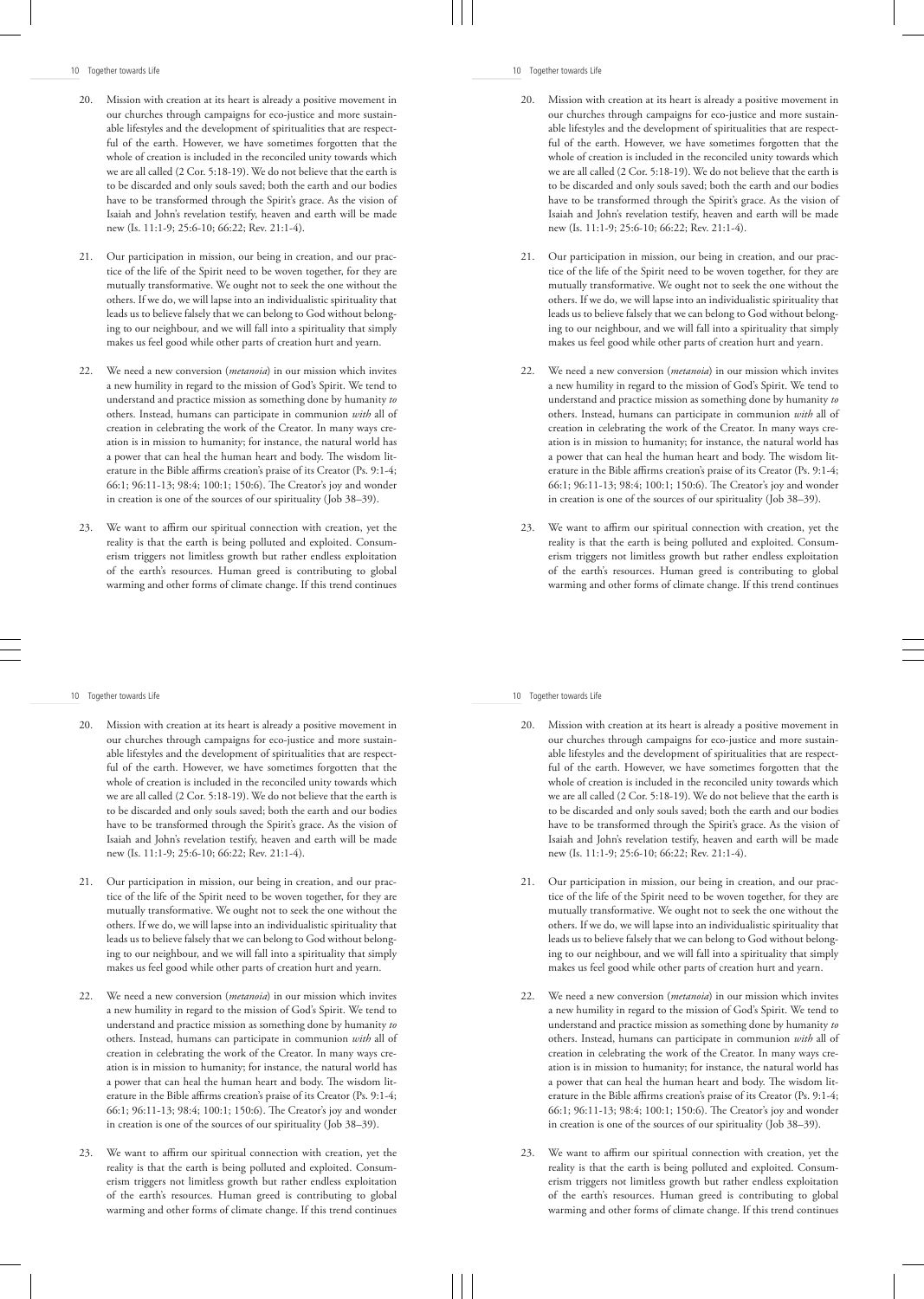and earth is fatally damaged, what can we imagine salvation to be? Humanity cannot be saved alone while the rest of the created world perishes. Eco-justice cannot be separated from salvation, and salvation cannot come without a new humility that respects the needs of all life on earth.

#### **Spiritual Gifts and Discernment**

- 24. The Holy Spirit gives gifts freely and impartially (1 Cor. 12:8-10; Rom. 12:6-8; Eph. 4:11) which are to be shared for the building up of others (1 Cor. 12:7; 14:26) and the reconciliation of the whole creation (Rom. 8:19-23). One of the gifts of the Spirit is discernment of spirits (1 Cor. 12:10). We discern the Spirit of God wherever life in its fullness is affirmed and in all its dimensions, including liberation of the oppressed, healing and reconciliation of broken communities, and the restoration of creation. We also discern evil spirits wherever forces of death and destruction of life prevail.
- 25. The early Christians, like many today, experienced a world of many spirits. The New Testament witnesses to diverse spirits, including evil spirits, "ministering spirits" (i.e. angels, Heb. 1:14), "principalities" and "powers" (Eph. 6:12), the beast (Rev. 13:1-7), and other powers—both good and evil. The apostle Paul also testifies to some spiritual struggle (Eph. 6:10-18; 2 Cor. 10:4-6) and other apostolic writings contain injunctions to resist the devil (James 4:7; 1 Pet. 5:8). The churches are called to discern the work of the life-giving Spirit sent into the world and to join with the Holy Spirit in bringing about God's reign of justice (Acts 1:6-8). When we have discerned the Holy Spirit's presence, we are called to respond, recognizing that God's Spirit is often subversive, leading us beyond boundaries and surprising us.
- 26. Our encounter with the Triune God is inward, personal, and communal but also directs us outward in missionary endeavour. The traditional symbols and titles for the Spirit (such as fire, light, dew, fountain, anointing, healing, melting, warming, solace, comfort,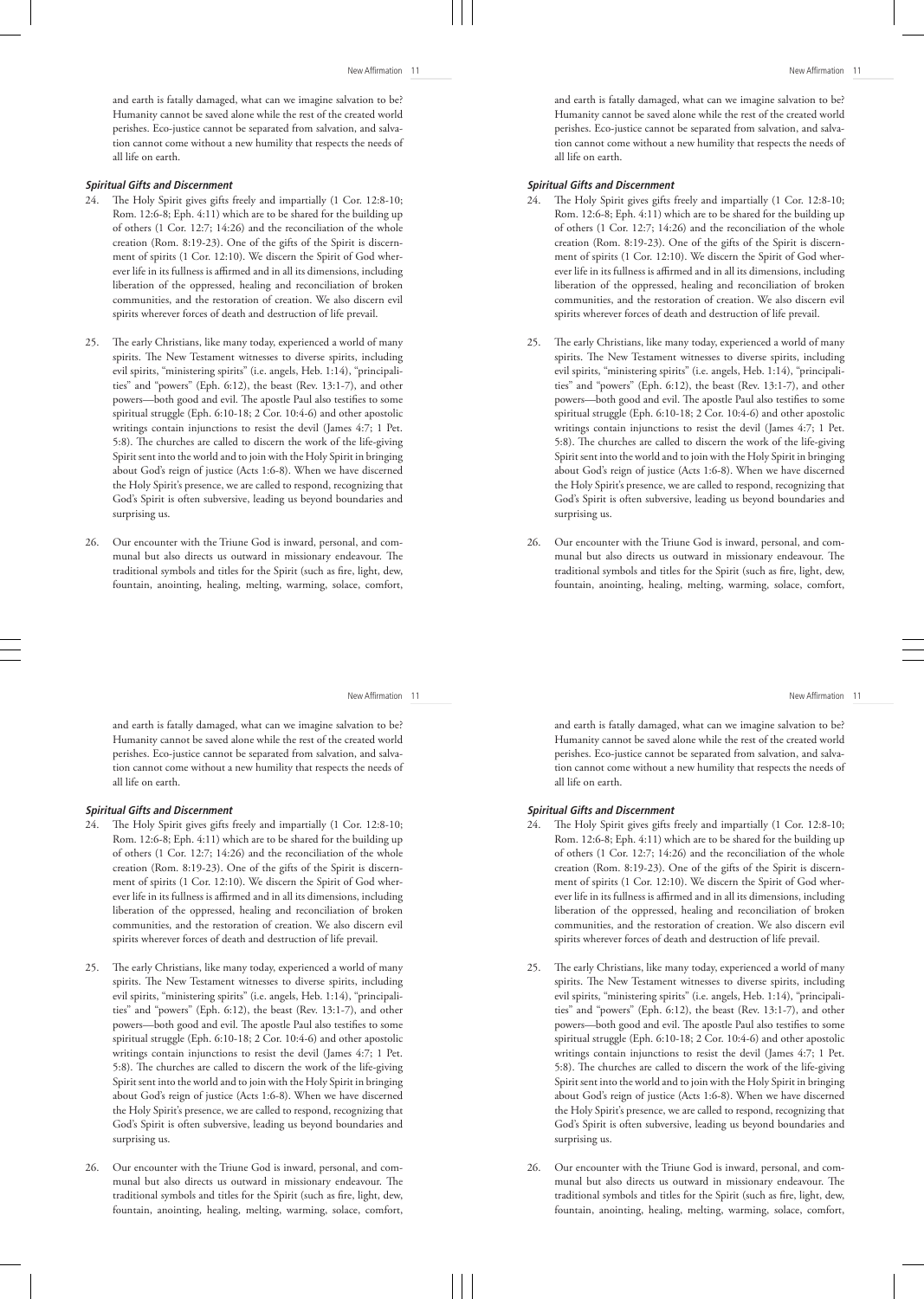strength, rest, washing, shining) show that the Spirit is familiar with our lives and connected with all the aspects of relationship, life, and creation with which mission is concerned. We are led by the Spirit into various situations and moments, into meeting points with others, into spaces of encounter, and into critical locations of human struggle.

- 27. The Holy Spirit is the Spirit of wisdom (Is. 11:3; Eph. 1:17) and guides us into all truth (John 16:13). The Spirit inspires human cultures and creativity, so it is part of our mission to acknowledge, respect, and cooperate with life-giving wisdoms in every culture and context. We regret that mission activity linked with colonization has often denigrated cultures and failed to recognize the wisdom of local people. Local wisdom and culture which are life-affirming are gifts from God's Spirit. We lift up testimonies of peoples whose traditions have been scorned and mocked by theologians and scientists, yet whose wisdom offers us the vital and sometimes new orientation that can connect us again with the life of the Spirit in creation, which helps us to consider the ways in which God is revealed in creation.
- 28. The claim that the Spirit is with us is not for us to make, but for others to recognize in the life that we lead. The apostle Paul expresses this by encouraging the church to bear the fruits of the Spirit which entail love, joy, peace, patience, kindness, generosity, faithfulness, and self-control (Gal. 5:23). As we bear these fruits, we hope others will discern the love and power of the Spirit at work.

### **Transformative Spirituality**

29. Authentic Christian witness is not only in *what* we do in mission but *how* we live out our mission. The church in mission can only be sustained by spiritualities deeply rooted in the Trinity's communion of love. Spirituality gives our lives their deepest meaning. It stimulates, motivates and gives dynamism to life's journey. It is energy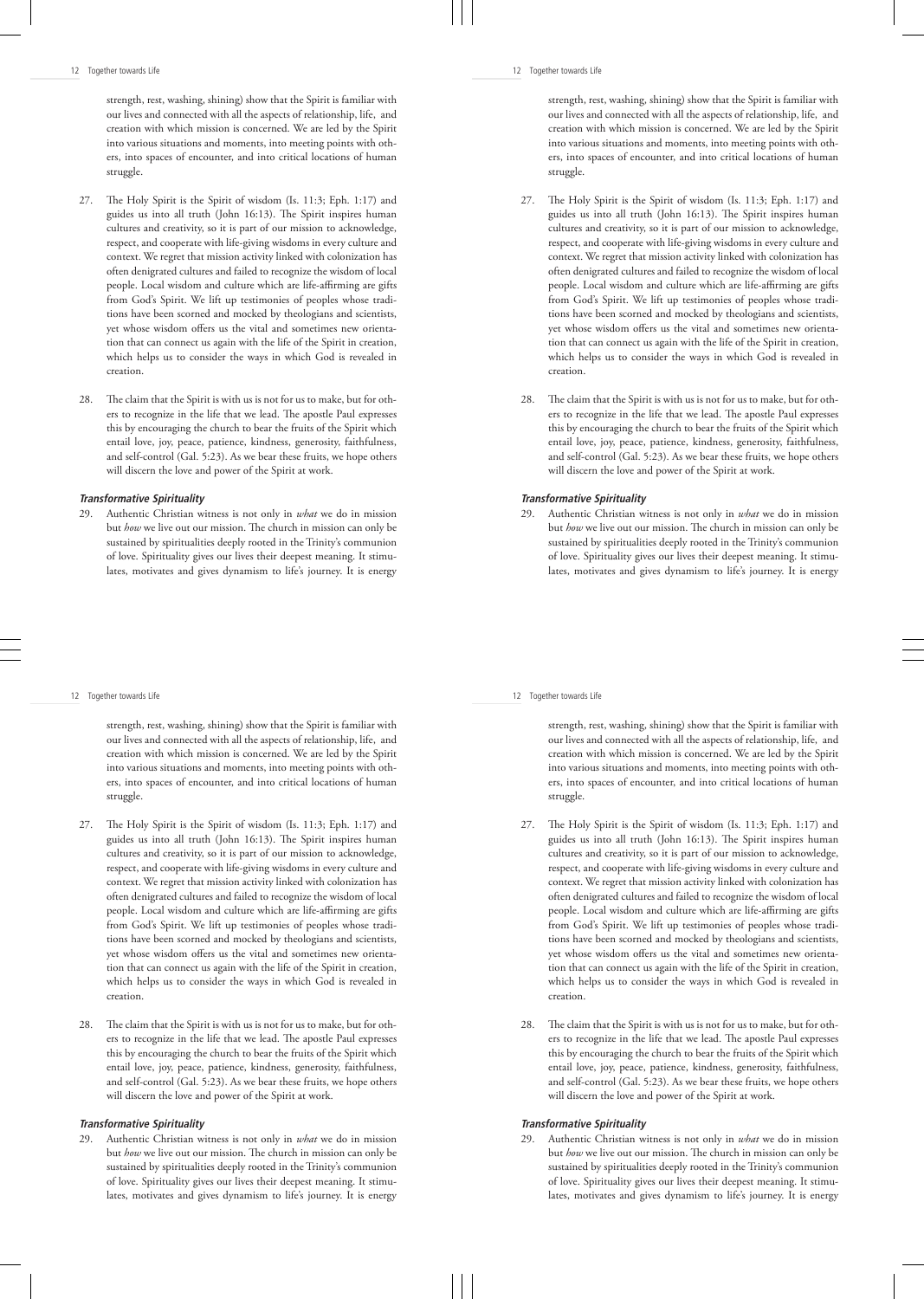for life in its fullness and calls for a commitment to resist all forces, powers, and systems which deny, destroy, and reduce life.

- 30. Mission spirituality is always transformative. Mission spirituality resists and seeks to transform all life-destroying values and systems wherever these are at work in our economies, our politics, and even our churches. "Our faithfulness to God and God's free gift of life compels us to confront idolatrous assumptions, unjust systems, politics of domination and exploitation in our current world economic order. Economics and economic justice are always matters of faith as they touch the very core of God's will for creation."4 Mission spirituality motivates us to serve God's economy of life, not mammon, to share life at God's table rather than satisfy individual greed, to pursue change toward a better world while challenging the self-interest of the powerful who desire to maintain the status quo.
- 31. Jesus has told us "You cannot serve God and mammon" (Matt. 6:24, KJV). The policy of unlimited growth through the domination of the global free market is an ideology that claims to be without alternative, demanding an endless flow of sacrifices from the poor and from nature. "It makes the false promise that it can save the world through creation of wealth and prosperity, claiming sovereignty over life and demanding total allegiance, which amounts to idolatry."5 This is a global system of mammon that protects the unlimited growth of wealth of only the rich and powerful through endless exploitation. This tower of greed is threatening the whole household of God. The reign of God is in direct opposition to the empire of mammon.
- 32. Transformation can be understood in the light of the Paschal mystery: "If we have died with Christ, we will also live with him; if we endure, we will also reign with him" (2 Tim. 2:11-12). In situations of oppression, discrimination, and hurt, the cross of Christ is the

<sup>4.</sup> *Alternative Globalization Addressing Peoples and Earth (AGAPE): A Background Document*  (Geneva: WCC Publications, 2005), 13.

<sup>5.</sup> World Alliance of Reformed Churches, *The Accra Confession: Covenanting for Justice: in the Economy and the Earth* (2004), §10.